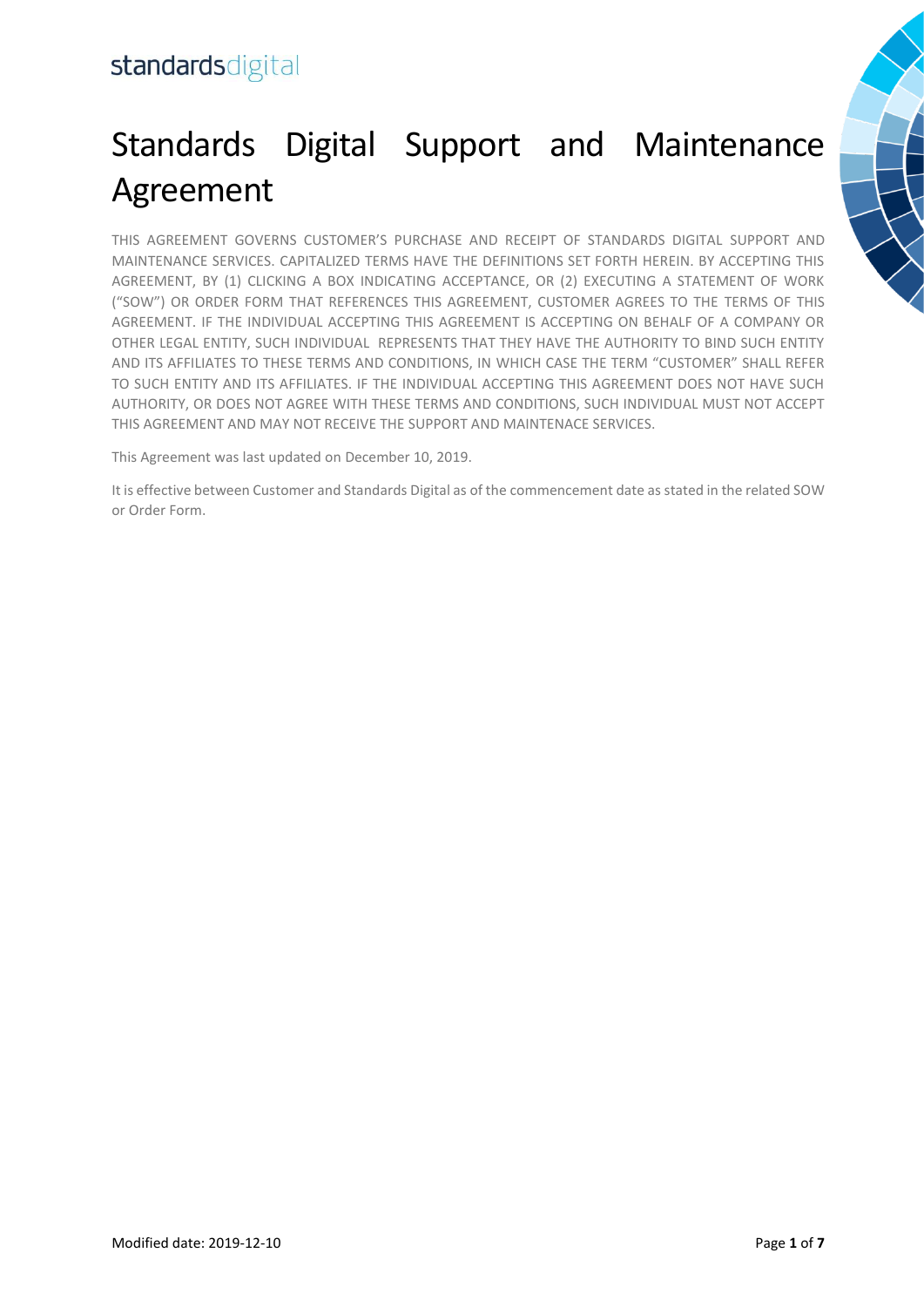"Affiliate" any subsidiary or subsidiary undertaking of the Client, parent undertaking of the Client, any subsidiary or subsidiary undertaking of such parent undertaking

"Agreement" means this Support and Maintenance Agreement and any applicable Order Form(s) and or SoW(s)

"Business Hours" means standard Norwegian business hours, excluding weekends and Norwegian public holidays

"Customer" means in the case of an individual accepting this Agreement on his or her own behalf, such individual, or in the case of an individual accepting this Agreement on behalf of a company or other legal entity, the company or other legal entity for which such individual is accepting this Agreement, and Affiliates of that company or entity (for so long as they remain Affiliates) which have entered into Order Forms

"Deliverable" means a deliverable under a valid SOW or Order Form, delivered by Standards Digital.

"Order form" means the subscription order form

"Services" means all the products and services provided by Standards Digital

"Standards Digital" means Standards Digital AS, registration No. 919 577 088 in the Kingdom of Norway

"Parties" means the Customer and Standards Digital (and "Party" shall mean either one)

"Professional Services" means work performed by Standards Digital, its Affiliates, or its or their respective permitted subcontractors under an SOW or Order Form, including the provision of any Deliverables specified in such SOW or Order Form.

"SOW" means Statement(s) of Work, Work Authorization(s) or other contract(s) under which Standards Digital provides its Professional Services

"Intellectual Property Rights" means rights under any copyright, patent, trademark, trade secret and other intellectual property laws worldwide

"Service Term" means the Initial Subscription Period together with any subsequent Renewal Periods

"Website" means www.standardsdigital.com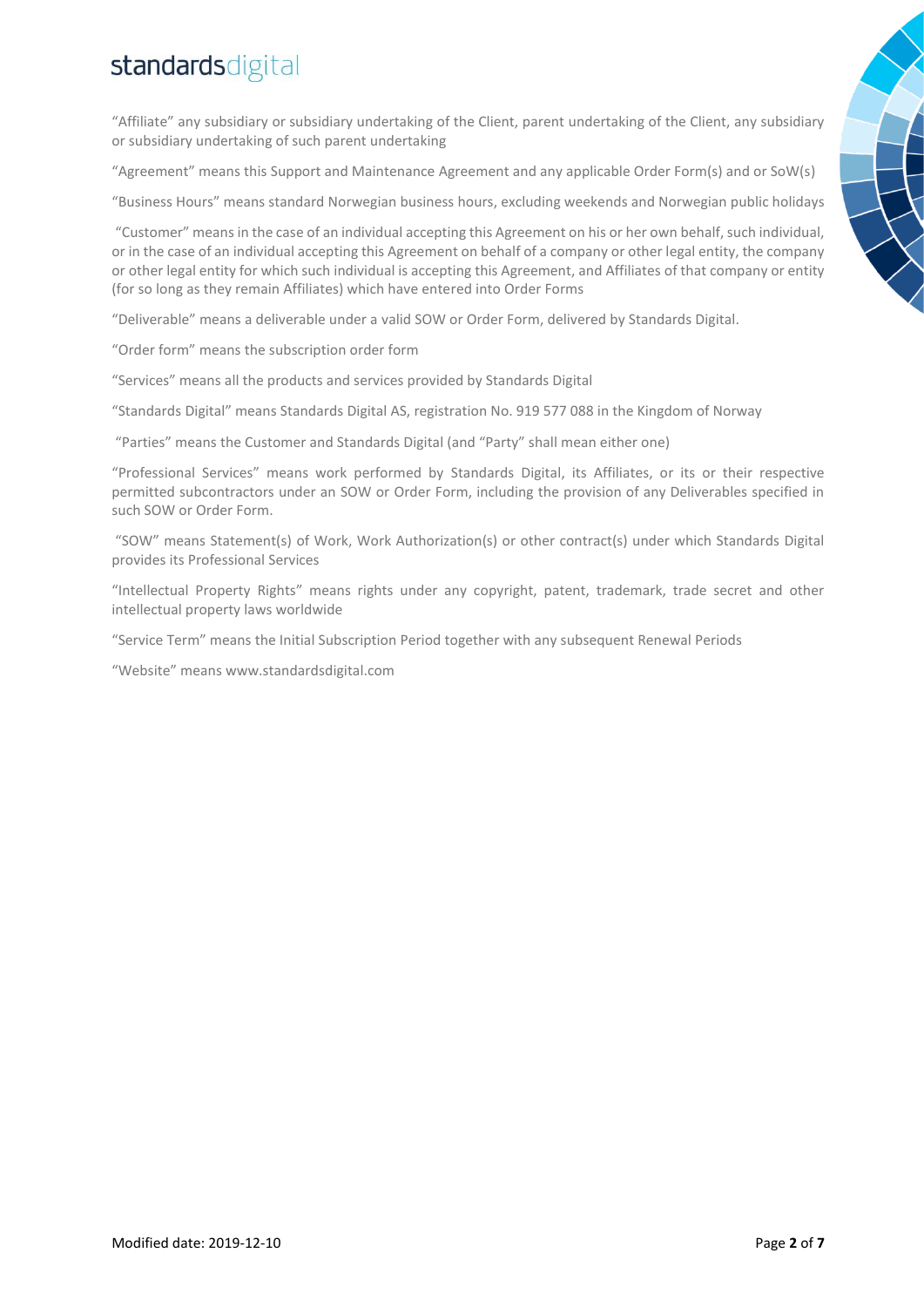**1. Segmentation.** Notwithstanding any language to the contrary, support and maintenance services (Support and Maintenance) are governed solely by these terms and conditions and can be purchased together with Standards Digital Professional Services, or in relation to Standards Digital Professional Services already delivered.

# **2. Scope of Support and Maintenance.**

Standards Digital will provide to Customer the Support and Maintenance as specified in each SOW or Order Form (as applicable), subject to Customer's payment of all applicable fees as set forth in the "Fees" section of this Agreement.

Unless otherwise is specified in the applicable SOW or Order form, Support and Maintenance is available for 1 or more Deliverables, delivered by Standards Digital to the Customer under an approved SOW or Order form and shall include:

- 1. Ad-hoc Error Handling / Bug Fixes
	- a. Rectifying reported errors (corrective maintenance),
	- b. Identifying and rectifying potential errors before they arise (preventive maintenance),
- 2. Annual Updates / Enhancements
	- a. Changes for improving; for example, performance, maintainability, user friendliness, etc. (perfective maintenance)
	- b. Updating of documentation: To the extent that performed maintenance is of importance in relation to the associated documentation, documentation updates shall be made available to the Customer without undue delay.

# **3. Support Levels**

Customer Support is separated in to 3 distinct layers

- 1. First Line Support Standards Digital Customer Support
	- Receives communications from users regarding problems they are experiencing
	- Logs problems in the incident management system
	- Attempts to resolve the problem
	- Escalates the problem to Second Line Support where necessary
- 2. Second Line Support Standards Digital Technical Operations Support
	- Receives escalated incidents from First Line Support
	- Updates incident records in the incident management system with actions taken
	- Attempts to resolve the incident
	- Escalates to the Third Line Support where necessary
- 3. Third Line Support Standards Digital Application Support
	- Receives escalated incident from Second Line Support
	- Investigates issues, develops fixes and workarounds

## **4. Customer Process to Access Support**

Customers are required to establish and maintain processes as necessary to ensure that they have sufficient training and local support in the use of the deliverable(s) as applicable to their business.

If after reasonable efforts the Customer is unable to diagnose or resolve a problem, a customer's designated support contact may contact Standards Digital's First Line Support team for assistance.

A customer's designated support contact may contact Standards Digital Support via the following channels:

- Standards Digital Service Desk: <https://standardsdigital.atlassian.net/servicedesk/>
- Standards Digital Support Email: [support@standardsdigital.com](mailto:support@standardsdigital.com)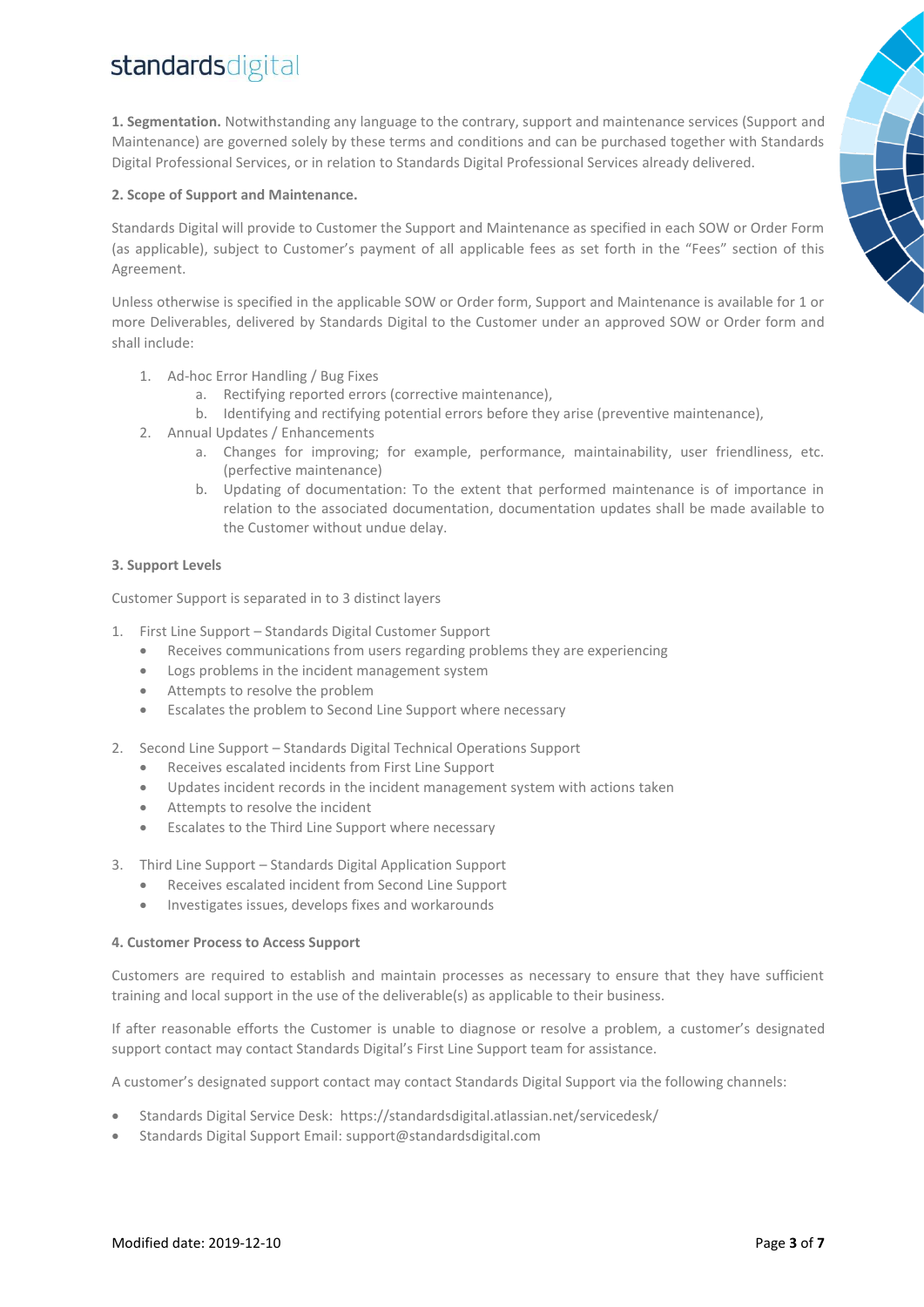# **5. Response times**

Standards Digital is committed to responding to all Support Requests. All Severities can be logged with Standards Digital on a 24 hour per day, 7 days per week, 365 days per year basis via the Standards Digital Service Desk or email.

For regular business support, Standards Digital Service Desk and Email are monitored from 8am-5pm CET (excluding weekends and Norwegian public holidays).

Technical support is operational from 8am-11pm CET / 365 days a year. A dedicated support phone number is available for customers' designated support contacts to report severity 1 incidents.

Standards Digital does not guarantee resolution times, and a resolution may consist of a fix, workaround or other solution Standards Digital deems reasonable.

The Standards Digital First Line Support analyst will initially assess the impact and urgency (and therefore resulting severity) of the issue to determine whether it represents a major incident.

| Severity       |             | <b>Description</b>                                                                                                                                                                                                      | <b>Target</b> |
|----------------|-------------|-------------------------------------------------------------------------------------------------------------------------------------------------------------------------------------------------------------------------|---------------|
|                |             |                                                                                                                                                                                                                         | Response      |
|                | A. Critical | Error that results in the stoppage of the software, loss of data, or<br>in other functions that, based on an objective assessment, are of<br>critical importance to the Customer not working as agreed.                 | 2 hours       |
| $\mathfrak{D}$ | B. High     | Error that results in functions that, based on an objective<br>assessment, are of importance to the Customer not working as<br>described in the agreement, and which it is time-consuming and<br>costly to work around. | 4 hours       |
| 3              | C. Medium   | Error that results in individual functions not working as intended,<br>but which can be worked around with relative ease by the<br>Customer.                                                                            | 8 hours       |
| 4              | D. Inquiry  | inquiries about routine technical issues; information requests on<br>application capabilities; navigation, installation, or configuration                                                                               | 16 hours      |

Standards Digital will use reasonable efforts to meet the target response times stated in the table below.

Target response times for non-severity 1 issues include Norwegian business hours only and exclude weekends and public holidays.

## **6. Error Handling / Bug Fixes**

- a) The Customer shall report any errors without undue delay. Standards Digital shall assist with identifying and rectifying errors
- b) Issues rated as Critical and High will be resolved and deployed into production as soon as is commercially reasonable
- c) Issues rated as Medium and below will be prioritised relative to and released with the annual update schedule
- d) Standards Digital shall not be liable for, nor obliged to fix any errors/bugs reported by Customers, that are not directly linked to a deliverable delivered to the Customer under an approved SOW or Order form

# **7. Escalation**

Customer may escalate an incident which has previously been reported to the Standards Digital Support team and where progress is not visible or satisfactory. The escalation path is: **1. First level Customer Support Management 2. Top level Executive Management**. The escalation will be managed by the active Customer Support. The first level Client Support management will review the progress on the incident and feed back to the Customer on the action taken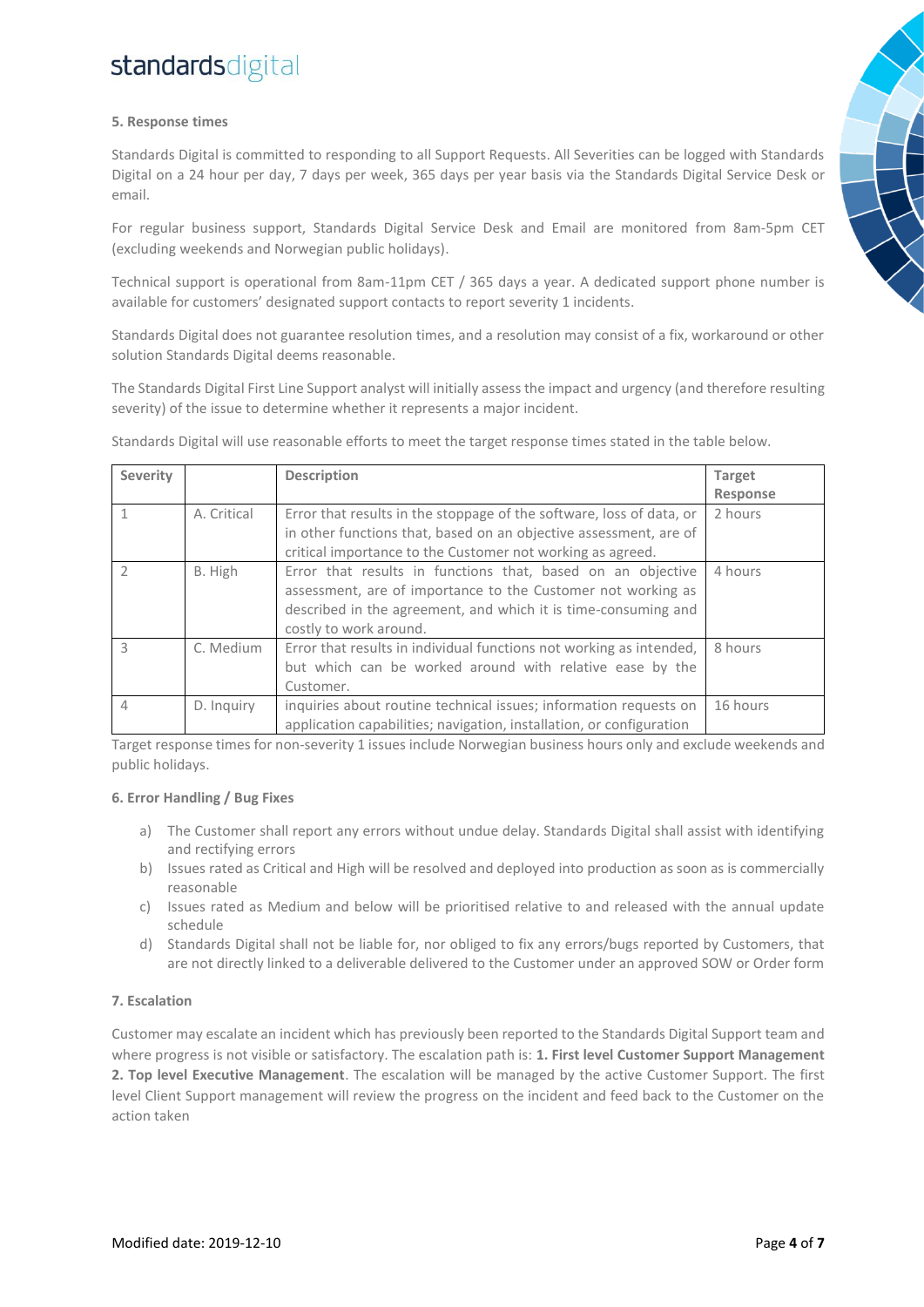#### **8. FEES AND INVOICING**

**8.1 Fees**. Customer must pay all fees and charges to Standards Digital, in accordance with this Support and Maintenance Agreement and each mutually executed Order Form and SOW ("**Fees**"). Except to the extent otherwise expressly stated in this Support and Maintenance Agreement or in an Order Form or SOW all obligations to pay Fees are non-cancellable and all payments are non-refundable;

**8.2 Invoicing and Payment**. (a) Fees for Support and Maintenance will be invoiced in advance, annually unless otherwise expressly stated in the applicable SOW or Order Form. (b) Customer must pay all Fees due under all Order Forms and SOW within fourteen (14) days after Customer receives each invoice (invoices are deemed received when Standards Digital emails them to Customer's designated billing contact); and all payments must be in Euros. (c) Customer must make all payments without setoffs, withholdings or deductions of any kind; (d) Customer is responsible for providing Standards Digital with its complete and accurate billing and contact information and notifying Standards Digital of any changes to such information.

**8.3 Recurring Payments.** Except to the extent otherwise expressly stated therein, if an applicable Order Form or SOW provides for payment via credit card or electronic money transfer (e.g., ACH), Standards Digital is permitted to process such payment on the date of Standards Digital invoice and any renewal subscription term(s) as set forth in section "9.2 Term of Support & Maintenances" below.

**8.4 Overdue Charges.** Subject to the "Payment Disputes" section, if any invoiced amount is not received by Standards Digital by the due date, then without limiting Standards Digital's rights or remedies, (a) those charges may accrue late interest at the rate of 1.5% of the outstanding balance per month, or the maximum rate permitted by law, whichever is lower, and/or (b) Standards Digital may condition future purchases of Support and Maintenance on payment terms shorter than those specified in the "Invoicing and Payment" section.

**8.5 Suspension of Support & Maintenance.** Subject to the "Payment Disputes" section, if any amount owing by Customer under this or any other agreement for Standards Digital's Support and Maintenance is 30 days or more overdue, Standards Digital may, without limiting its other rights and remedies, suspend its performance of Support and Maintenance until such amounts are paid in full.

**8.6 Payment Disputes.** Standards Digital will not exercise its rights under the "Overdue Charges" or "Suspension of Professional Services" sections above if Customer is disputing the applicable charges reasonably and in good faith and cooperating diligently to resolve the dispute.

#### **9. TERM AND TERMINATION**

**9.1 Term.** This Support and Maintenance Agreement commences as specified in the applicable SOW or Order Form and will remain in effect until terminated in accordance with this section.

**9.2 Term of Support & Maintenance.** The term of Support & Maintenance shall be as specified in the applicable Order Form. PLEASE CAREFULLY REVIEW THESE AUTOMATIC RENEWAL TERMS: Unless otherwise set forth in the applicable Order Form, or unless the Order Form is terminated in accordance with this Support and Maintenance Agreement, Term of Support & Maintenance will automatically renew for additional periods equal to the expiring term or one year (whichever is shorter), unless either party gives the other Three months' written notice before the end of the relevant subscription term (email acceptable).

**9.3 Termination for Convenience.** Neither Party will have the right to terminate this Support and Maintenance Agreement without legally valid cause (no termination "for convenience").

**9.4 Termination for Cause.** A party may terminate this Support and Maintenance Agreement and/or any SOW or Order Form for cause: (i) upon 30 days written notice to the other party of a material breach if such breach remains uncured at the expiration of such period, or (ii) if the other party becomes the subject of a petition in bankruptcy or any other proceeding relating to insolvency, receivership, liquidation or assignment for the benefit of creditors.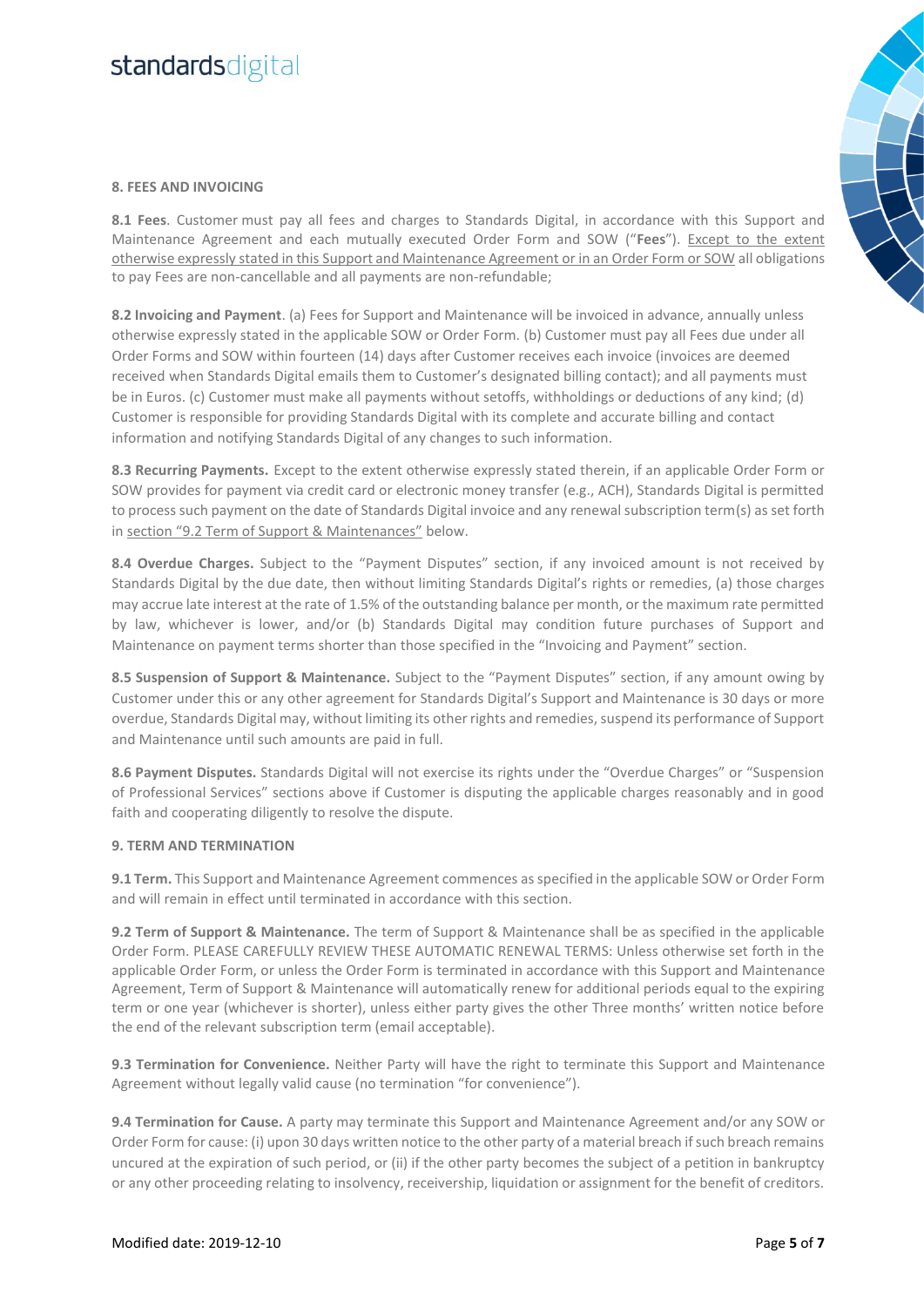**9.5 Payment Upon Termination**. Upon any termination of an SOW or Order Form, Customer will pay, in accordance with the "Invoicing and Payment" section of this Support and Maintenance Agreement, any unpaid fees and expenses incurred on or before the termination date. In the event that Customer terminates an SOW or Order Form for cause and Customer has pre-paid any fees for Support and Maintenance not yet received, Standards Digital will refund such pre-paid fees. In the event that Standards Digital terminates an SOW or Order Form for cause, any pre-paid fees for Support and Maintenance charged on a fixed-fee basis are non-refundable, unless expressly stated otherwise in an SOW or Order Form.

**9.6 Surviving Provisions.** The sections titled "Fees and Invoicing", "Term and Termination", "Confidentiality," "Warranties; Remedy", "Limitation of Liability" and "General" will survive any termination or expiration of this Agreement.

## **10. Confidentiality.**

Each party shall hold the other's Confidential Information in confidence, and not use or disclose such Confidential Information other than in connection with performance of obligations hereunder. "Confidential Information" shall mean all confidential or proprietary information disclosed orally or in writing by one party to the other that is identified as confidential or whose confidential nature is reasonably apparent. Confidential Information shall not include information which: (a) is or becomes a part of the public domain through no fault of the receiving party; (b) was in the receiving party's lawful possession prior to the disclosure; (c) is lawfully disclosed to the receiving party by a third party without restriction on disclosure or any breach of confidence; (d) is independently developed by the receiving party; or (e) is required to be disclosed by law.

## **11. Warranty; Remedy.**

Standards Digital warrants that it will provide the Support & Maintenance in a professional and workmanlike manner and in accordance with generally accepted industry standards and this Support and Maintenance Agreement and SOW/Order Form. This warranty is exclusive and in lieu of all other warranties, express or implied, including any implied warranties of merchantability or fitness for a particular purpose. Customer must report any deficiencies in the Support & Maintenance within ninety (90) days of performance in order to receive warranty remedies. Customer's sole remedy for breach of the foregoing warranty shall be the prompt re-performance of the deficient services as described and warranted.

## **12. Limitation of Liability.**

In no event shall either party be liable to the other for any indirect, incidental, special, consequential, reliance, cover or lost profits damages, whether in contract or tort, even if the other party has been advised of the possibility of such damages. Neither party's aggregate liability for damages hereunder shall exceed the total amount of fees paid and/or due by Customer for the Support & Maintenance purchased in the 12-month period immediately preceding the event giving rise to liability.

#### **13. Cooperation.**

Customer acknowledges that the timely provision of, and Standards Digital's access to, office accommodations, facilities, equipment, assistance, cooperation, complete and accurate information from its officers, agents and employees, and suitably configured computer equipment may be essential to the satisfactory and timely performance of the Support & Maintenance purchased. In addition, both parties agree that their respective employees and agents will reasonably cooperate with each other in a professional and courteous manner in the performance of their duties under this Support and Maintenance Agreement. Either party may suspend performance hereunder immediately upon written notice should the other party's employees or agents fail to act accordingly.